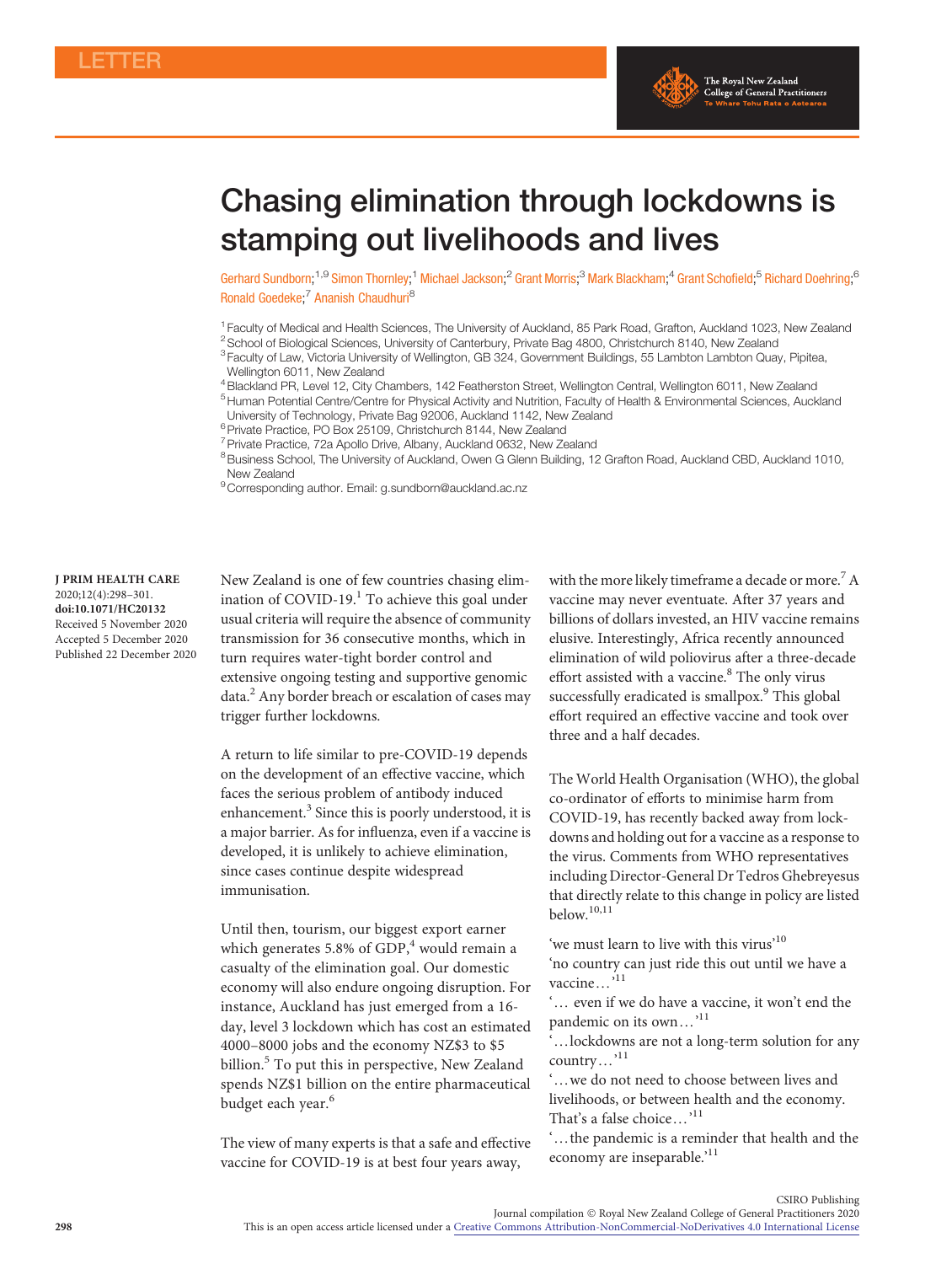<span id="page-1-0"></span>Health and the economy are inseparable. Particularly since poor diets and obesity are strongly linked to socioeconomic status.<sup>[12](#page-2-0)</sup> Since chronic disease is strongly associated with mortality from COVID-19,<sup>[13](#page-2-0)</sup> efforts to improve metabolic health, such as through the restriction of sugar intake and improving nutrition are also likely to reduce harm from COVID-19.<sup>[14](#page-2-0)</sup>

The single most important determinant of health is income. Evidence shows that this virus affects mainly the frail elderly<sup>[15](#page-2-0)</sup> and that for most of the population aged  $\leq 65$  years the virus presents a mild illness with up to 56.5% of people being asymptomatic.<sup>[16](#page-2-0)</sup> However, lockdowns with a view to elimination prevent our workforce from supporting their livelihoods and our economy.

Dr Jay Bhattacharya, Professor of Medicine, Stanford University, recently considered the retraction of the New Zealand economy during the crisis. Our nation underwent one of the strictest social and economic lockdowns anywhere in the world. He found that, on average, incomes reduced by NZ\$4500 per person per year.<sup>[17](#page-2-0)</sup> This retraction takes income levels back to 2012.<sup>[17](#page-2-0)</sup> When we compare New Zealand's life expectancy from 2012 to 2020, our average survival had increased by one year.<sup>[17](#page-2-0)</sup> Now that our economy has retracted, it is likely that this gain will be lost. This equates to 4 800 000 life years lost, which compares to  $\sim$  14 500 potential years of life lost (reference age is conservatively fixed at 85 years) if New Zealand followed Sweden's path (adjusting for population). This means that locking down to achieve elimination will result in a 330-fold greater loss of life. If we assume that a 'flattening the curve' approach halves the economic loss compared to lockdowns,<sup>[18](#page-2-0)</sup> then the trade-off is not valuing the economy over lives – but rather lives for lives. Therefore, when a broader view of each policy is considered, the approach of 'flattening the curve' is strongly favoured over elimination and lockdowns.

The NZ government and the majority of its health experts have maintained their advocacy for elimination, in spite of:

- the WHO's stance, which leading overseas epidemiologists also advocated for;
- most countries not pursuing elimination;

– a vaccine being at best a four-year wait; – the social, economic and health harm being likely to far outweigh the impacts of the alternative approach;<sup>[19](#page-2-0)</sup>

Hard lockdowns are still the tool our government plans to reach for to 'stamp out the virus'.<sup>[20,21](#page-2-0)</sup>

How many more lockdowns, billions of dollars and social and health harm is an acceptable price to pay before this misguided and expensive strategy is abandoned? We implore Prime Minister Jacinda Ardern, Director-General of Health Dr Ashley Bloomfield, and fellow health advisors to reflect on the points raised in this paper and to abandon elimination as a strategy and the use of lockdowns. We believe that future policy should return to the initial approach that was taken. That is to reduce transmission of COVID-19 through reasonable use of infection control, to maintain capacity in our hospitals and intensive care, while focusing public health and infection control efforts to protect the frail and elderly of our community.

This paper has been prepared by the Plan B group, and presents knowledge, perspectives and questions from a group of concerned observers that consider how and why New Zealand should modify its response to COVID-19. We are a cross-disciplinary group of researchers concerned about the welfare and futures of all New Zealanders. As a group, we offer our views and share information for the public good and to set out our vision for a balanced response to COVID-19.

## Competing interests

The authors declare no competing interests.

### Funding

This research did not receive any specific funding.

#### References

- 1. Ministry of Health. Aotearoa-New Zealand's COVID-19 elimination strategy: an overview [Internet]; 2020 [cited 2020 Dec 17]. Available from: [https://www.health.govt.nz/system/](https://www.health.govt.nz/system/files/documents/pages/aotearoa-new_zealands_covid-19_elimination_strategy-_an_overview17may.pdf)files/ [documents/pages/aotearoa-new\\_zealands\\_covid-19\\_](https://www.health.govt.nz/system/files/documents/pages/aotearoa-new_zealands_covid-19_elimination_strategy-_an_overview17may.pdf) [elimination\\_strategy-\\_an\\_overview17may.pdf](https://www.health.govt.nz/system/files/documents/pages/aotearoa-new_zealands_covid-19_elimination_strategy-_an_overview17may.pdf)
- 2. World Health Organization. Framework for verifying elimination of measles and rubella. Wkly Epidemiol Rec 2013;88(9):89–99.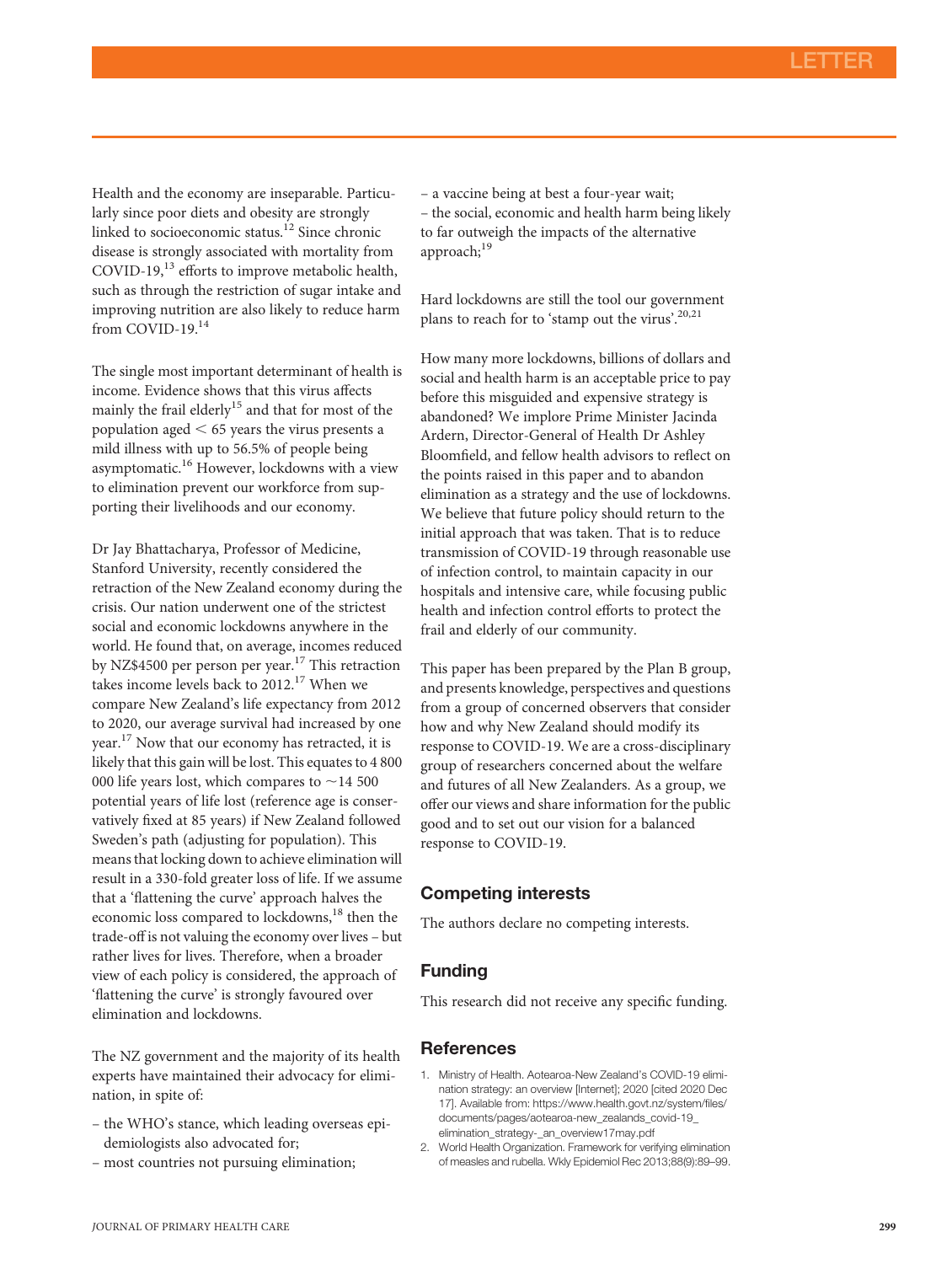- <span id="page-2-0"></span>3. Arvin AM, Fink K, Schmid MA, et al. A perspective on potential antibody-dependent enhancement of SARS-CoV-2. Nature 2020;584(7821):353–63. doi[:10.1038/s41586-020-2538-8](http://dx.doi.org/10.1038/s41586-020-2538-8)
- 4. Tourism New Zealand. About the tourism industry [Internet]; 2020 [cited 2020 May 24]. Available from: [https://www.tour](https://www.tourismnewzealand.com/about/about-the-tourism-industy/)[ismnewzealand.com/about/about-the-tourism-industy/](https://www.tourismnewzealand.com/about/about-the-tourism-industy/)
- 5. Niall T. Coronavirus: Auckland's level 3 costing 250 jobs, up to \$75 million a day [Internet]; 2020 [cited 2020 Sep 1]. Available from: [https://www.stuff.co.nz/business/122486343/coronavi](https://www.stuff.co.nz/business/122486343/coronavirus-aucklands-level-3-costing-250-jobs-up-to-75-million-a-day)[rus-aucklands-level-3-costing-250-jobs-up-to-75-million-a-day](https://www.stuff.co.nz/business/122486343/coronavirus-aucklands-level-3-costing-250-jobs-up-to-75-million-a-day)
- 6. New Zealand Government. Budget 2020 securing New Zealand's medicine supply [Internet]; 2020 [cited 2020 Dec 17]. Available from: [https://www.beehive.govt.nz/release/](https://www.beehive.govt.nz/release/budget-2020-securing-new-zealand) [budget-2020-securing-new-zealand's-medicine-supply](https://www.beehive.govt.nz/release/budget-2020-securing-new-zealand)
- 7. Hargreaves B. Merck CEO: COVID-19 vaccine manufacture and distribution 'huge issue' [Internet]; 2020 [cited 2020 Dec 17]. Available from: [https://www.biopharma-reporter.com/](https://www.biopharma-reporter.com/Article/2020/07/15/Merck-CEO-on-covid-19-vaccine-challenges?utm_source=copyright&utm_medium=OnSite&utm_campaign=copyright) [Article/2020/07/15/Merck-CEO-on-covid-19-vaccine-chal](https://www.biopharma-reporter.com/Article/2020/07/15/Merck-CEO-on-covid-19-vaccine-challenges?utm_source=copyright&utm_medium=OnSite&utm_campaign=copyright)[lenges?utm\\_source=copyright](https://www.biopharma-reporter.com/Article/2020/07/15/Merck-CEO-on-covid-19-vaccine-challenges?utm_source=copyright&utm_medium=OnSite&utm_campaign=copyright)&[utm\\_medium=OnSite&utm\\_](https://www.biopharma-reporter.com/Article/2020/07/15/Merck-CEO-on-covid-19-vaccine-challenges?utm_source=copyright&utm_medium=OnSite&utm_campaign=copyright) [campaign=copyright](https://www.biopharma-reporter.com/Article/2020/07/15/Merck-CEO-on-covid-19-vaccine-challenges?utm_source=copyright&utm_medium=OnSite&utm_campaign=copyright)
- 8. World Health Organisation. Global polio eradication initiative applauds WHO African region for wild polio-free certification [Internet]; 2020 [cited 2020 Sep 1]. Available from: [https://](https://www.who.int/news-room/detail/25-08-2020-global-polio-eradication-initiative-applauds-who-african-region-for-wild-polio-free-certification) [www.who.int/news-room/detail/25-08-2020-global-polio](https://www.who.int/news-room/detail/25-08-2020-global-polio-eradication-initiative-applauds-who-african-region-for-wild-polio-free-certification)[eradication-initiative-applauds-who-african-region-for-wild](https://www.who.int/news-room/detail/25-08-2020-global-polio-eradication-initiative-applauds-who-african-region-for-wild-polio-free-certification)[polio-free-certi](https://www.who.int/news-room/detail/25-08-2020-global-polio-eradication-initiative-applauds-who-african-region-for-wild-polio-free-certification)fication
- 9. World Health Organisation. Historic milestone underscores urgent need to invest in global health security and universal health coverage [Internet]; 2020 [cited 2020 Dec 17]. Available from: [https://www.who.int/news-room/detail/13-12-2019](https://www.who.int/news-room/detail/13-12-2019-who-commemorates-the-40th-anniversary-of-smallpox-eradication) [who-commemorates-the-40th-anniversary-of-smallpox](https://www.who.int/news-room/detail/13-12-2019-who-commemorates-the-40th-anniversary-of-smallpox-eradication)[eradication](https://www.who.int/news-room/detail/13-12-2019-who-commemorates-the-40th-anniversary-of-smallpox-eradication)
- 10. David Nabarro. WHO's Nabarro: We must learn to live with Covid-19 [Internet]; 2020 [cited 2020 Dec 17]. Available from: <https://www.bbc.com/news/av/health-52369969>
- 11. Tedros Ghebreyesus. WHO Director-General's opening remarks at the media briefing on COVID-19 - 21 August 2020 [Internet]; 2020 [cited 2020 Dec 17]. Available from: [https://](https://www.who.int/director-general/speeches/detail/who-director-general-s-opening-remarks-at-the-media-briefing-on-covid-19—21-august-2020) [www.who.int/director-general/speeches/detail/who-director](https://www.who.int/director-general/speeches/detail/who-director-general-s-opening-remarks-at-the-media-briefing-on-covid-19—21-august-2020)[general-s-opening-remarks-at-the-media-brie](https://www.who.int/director-general/speeches/detail/who-director-general-s-opening-remarks-at-the-media-briefing-on-covid-19—21-august-2020)fing-on-covid-19—[21-august-2020](https://www.who.int/director-general/speeches/detail/who-director-general-s-opening-remarks-at-the-media-briefing-on-covid-19—21-august-2020)
- 12. Duncan JS, Schofield G, Duncan EK, Rush EC. Risk factors for excess body fatness in New Zealand children. Asia Pac J Clin Nutr 2008;17(1):138–47.
- 13. Stefan N, Birkenfeld AL, Schulze MB, et al. Obesity and impaired metabolic health in patients with COVID-19. Nat Rev Endocrinol 2020;16:341–2. doi[:10.1038/s41574-020-0364-6](http://dx.doi.org/10.1038/s41574-020-0364-6)
- 14. Richelsen B. Sugar-sweetened beverages and cardiometabolic disease risks. Curr Opin Clin Nutr Metab Care 2013;16(4):478–84. doi:[10.1097/MCO.0b013e328361c53e](http://dx.doi.org/10.1097/MCO.0b013e328361c53e)
- 15. Hewitt J, Carter B, Vilches-Moraga A, et al. The effect of frailty on survival in patients with COVID-19 (COPE): a multicentre, European, observational cohort study. Lancet Public Health 2020;5(8):e444–51. doi[:10.1016/S2468-2667\(20\)30146-8](http://dx.doi.org/10.1016/S2468-2667(20)30146-8)
- 16. Kimball A, Hatfield KM, Arons M, James A, Taylor J, Spicer K. Asymptomatic and presymptomatic SARS-CoV-2 infections in residents of a long-term care skilled nursing facility - king county, Washington, March 2020. MMWR Morb Mortal Wkly Rep 2020;69(13):377–81. doi:[10.15585/mmwr.mm6913e1](http://dx.doi.org/10.15585/mmwr.mm6913e1)
- 17. Bhattacharya J. The COVID-19 Threat and lockdown damage in New Zealand [Internet]; 2020 [cited 2020 Dec 17]. Available from:<https://www.covidplanb.co.nz/videos/>
- 18. Miltimore J. BBC: Sweden's Economy Is Doing Way Better Than the Rest of the EU During the COVID-19 Pandemic. Atlanta: Foundation for Economic Education; 2020 [cited 2020 Dec 17]. Available from: [https://fee.org/articles/bbc-sweden](https://fee.org/articles/bbc-sweden-s-economy-is-doing-way-better-than-the-rest-of-the-eu-during-the-covid-19-pandemic/)[s-economy-is-doing-way-better-than-the-rest-of-the-eu-dur](https://fee.org/articles/bbc-sweden-s-economy-is-doing-way-better-than-the-rest-of-the-eu-during-the-covid-19-pandemic/)[ing-the-covid-19-pandemic/](https://fee.org/articles/bbc-sweden-s-economy-is-doing-way-better-than-the-rest-of-the-eu-during-the-covid-19-pandemic/)
- 19. Heatley D. A cost benefit analysis of 5 extra days at COVID-19 alert level 4. Wellington: New Zealand Productivity Commission; 2020 [cited 2020 Dec 17]. Available from: [https://www.pro](https://www.productivity.govt.nz/research/cost-benefit-analysis-covid-alert-4/)[ductivity.govt.nz/research/cost-bene](https://www.productivity.govt.nz/research/cost-benefit-analysis-covid-alert-4/)fit-analysis-covid-alert-4/
- 20. Hollingsworth J. New Zealand PM Jacinda Ardern wants to eliminate coronavirus. Is she setting herself up to fail? [Internet] 2020 [cited 2020 Dec 17]. Available from: [https://edition.cnn.](https://edition.cnn.com/2020/08/20/asia/new-zealand-coronavirus-bargain-intl-hnk/index.html) [com/2020/08/20/asia/new-zealand-coronavirus-bargain-intl](https://edition.cnn.com/2020/08/20/asia/new-zealand-coronavirus-bargain-intl-hnk/index.html)[hnk/index.html](https://edition.cnn.com/2020/08/20/asia/new-zealand-coronavirus-bargain-intl-hnk/index.html)
- 21. Weekes J. Coronavirus: Elimination of Covid-19 still best strategy for NZ, experts say [Internet]; 2020 [cited 2020 Dec 17]. Available from: [https://www.stuff.co.nz/national/health/](https://www.stuff.co.nz/national/health/coronavirus/300082182/coronavirus-elimination-of-covid19-still-best-strategy-for-nz-experts-say) [coronavirus/300082182/coronavirus-elimination-of-covid19](https://www.stuff.co.nz/national/health/coronavirus/300082182/coronavirus-elimination-of-covid19-still-best-strategy-for-nz-experts-say) [still-best-strategy-for-nz-experts-say](https://www.stuff.co.nz/national/health/coronavirus/300082182/coronavirus-elimination-of-covid19-still-best-strategy-for-nz-experts-say)